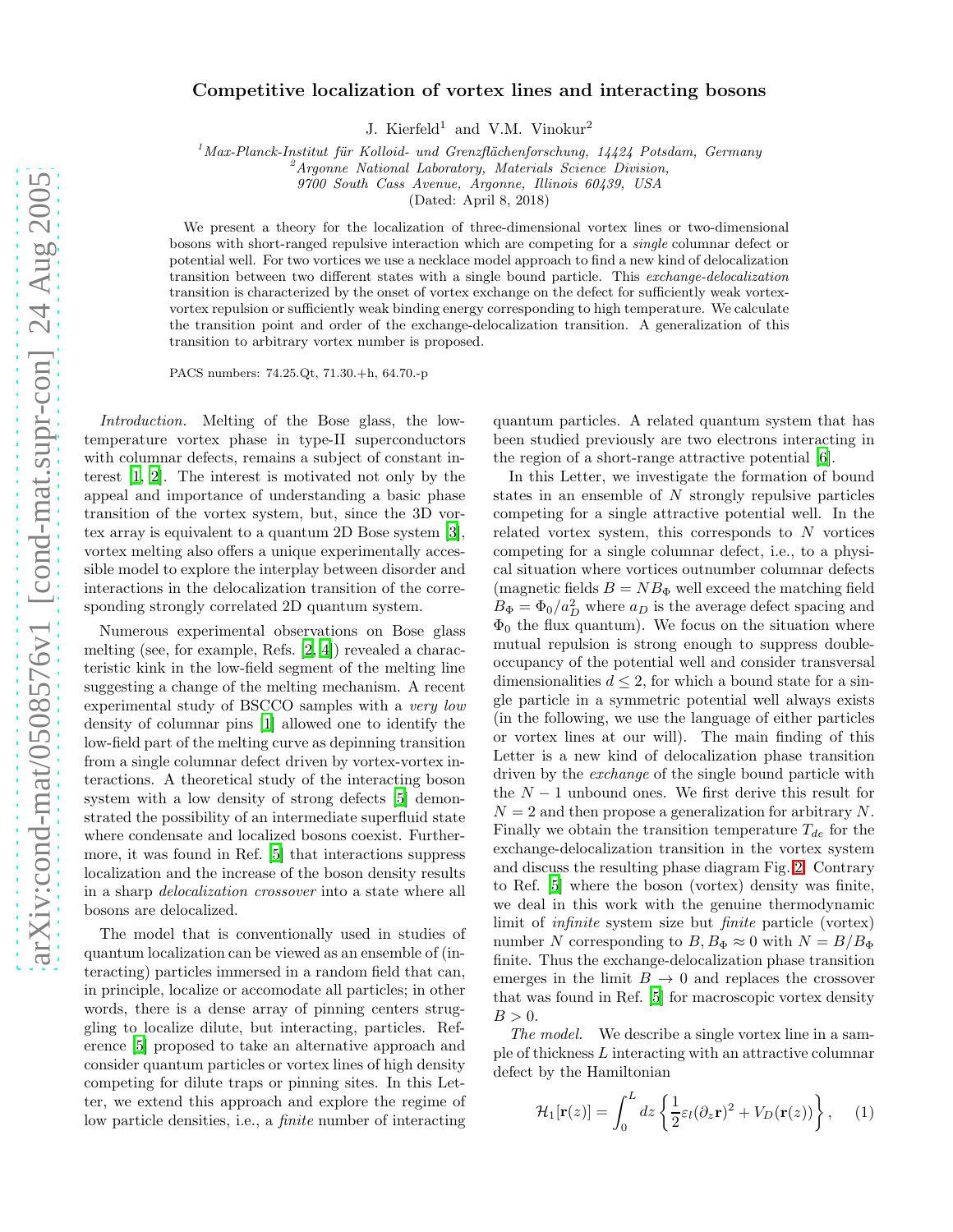where  $(z, r(z))$  is the vortex trajectory in  $1 + d$  dimensions, the magnetic field aligned with the z axis, and  $\varepsilon_l$ is the stiffness or tilt modulus of a single vortex line; in an anisotropic superconductor  $\varepsilon_l \approx \varepsilon^2 \varepsilon_0 \ln \kappa$  where  $\varepsilon_0 = (\Phi_0/4\pi\lambda)^2$  is the characteristic vortex line energy,  $\lambda$  is the magnetic penetration depth,  $\kappa = \lambda/\xi \gg 1$ ,  $\xi$  is the coherence length, and  $\varepsilon$  is the anisotropy parameter.  $V_D(r)$  is the pinning potential from a single columnar defect positioned at  $\mathbf{r} = 0$ .  $V_D(r)$  falls off exponentially for  $r > \lambda$  [\[7\]](#page-4-1) such that the large scale behaviour of pinned vortex lines is well described using a cylindrical pinning potential well

<span id="page-1-0"></span>
$$
V_D(\mathbf{r}) = U_D
$$
 for  $r < b_D$ ,  $V_D(\mathbf{r}) = 0$  for  $r > b_D$  (2)

with a potential depth  $U_D \equiv -\varepsilon_0 r_D^2 / 4 \xi^2$  and an effective radius  $b_D \equiv \sqrt{2\xi^2 + r_D^2}$  where  $r_D$  is the radius of the columnar defect [\[3\]](#page-3-2).

In  $d \leq 2$  dimensions the line is *always* bound to the defect as can be seen via mapping onto the ground-state problem of a quantum particle in a potential  $V_D(\mathbf{r})$  for large  $L$  [\[8](#page-4-2)]. Choosing the energy scale such that the unpinned vortex line has a free energy  $E_0 = 0$ , the free energy per length  $E_1 < 0$  of the bound vortex line is obtained as the ground state energy  $E_1$  of the Schrödinger equation

$$
\left[ (T^2/2\varepsilon_l)\nabla_{\mathbf{r}}^2 - V_D(\mathbf{r}) \right] \psi(\mathbf{r}) = -E_1 \psi(\mathbf{r}),\tag{3}
$$

$$
E_1 = U_D f(T/T^*), \text{ where } T^* \equiv b_D \sqrt{\varepsilon_l |U_D|} \quad (4)
$$

<span id="page-1-3"></span>is a characteristic crossover energy, and  $f(x)$  a scaling function. For  $d = 2$  and the pinning potential [\(2\)](#page-1-0), it has the asymptotic behavior  $f(x) \approx 1 - \mathcal{O}(x^2)$  for  $x \ll 1$  and  $f(x) \approx x^2 \exp(-2x^2)/2$  for  $x \gg 1$  [\[3](#page-3-2)].

<span id="page-1-2"></span>For  $N > 1$  we add the repulsive vortex interactions [\[3,](#page-3-2) [9\]](#page-4-3)

$$
\mathcal{H}_N = \sum_{i=1}^N \mathcal{H}_1[\mathbf{r}_i(z)] + \sum_{i \neq j=1}^N \int_0^L dz V(|\mathbf{r}_i(z) - \mathbf{r}_j(z)|), \tag{5}
$$

where  $V(r) = 2\varepsilon_0 K_0(r/\lambda)$ , and  $K_0$  is the Bessel function. Double-occupancy of the defect over an extended length is energetically disfavored if  $\varepsilon_0 \gg |E_1|$ , which is always the case at high enough temperatures. We also focus on the regime of large vortex spacing  $a \gg \lambda$ .

Exchange-delocalization transition for  $N=2$ . We investigate the localization behavior for the case  $N = 2$ making use of a necklace model approach [\[10](#page-4-4)]. As the double-occupancy of the defect is energetically unfavorable, the accessible configurations of the vortex lines consist of a necklacelike succession of two possible configurations  $A$  and  $B$ , see Fig. [1.](#page-1-1) In the configuration  $A$ , the line 1 is bound to the defect with the binding free energy  $E_1 < 0$  and the transversal localization length  $\xi_{\perp} = T/\sqrt{|E_1|\varepsilon_l}$ , whereas the line 2 is essentially in the unbound state with the free energy  $E_0 = 0$  and experiences rare collisions with the bound line 1. As we assume

 $\lambda \ll a$ , the unbound line is exploring the region  $r > \lambda$ of exponentially weak repulsion, whereas collisions occur at  $r < \lambda$ . The configuration A ends in an exchange event where the endpoints of the unbound line 2 attach to the defect again; see Fig. [1.](#page-1-1) At these exchange points the configuration  $A$  can connect to the configuration  $B$ where the roles of the particles are exchanged.

First, we estimate the energy cost of the localized collision and exchange events. In the presence of the repulsion [\(5\)](#page-1-2), each return of line 2 to the bound line 1 will cost an additional collision repulsion energy  $E_r$  which is determined by optimizing the sum of elastic and repulsive energies for a contact of length  $\ell_r$  over which the typical line spacing is of the order  $|\tilde{\Delta} \mathbf{r}| \simeq \lambda$ ,  $E_r \simeq \varepsilon_l \lambda^2 / \ell_r + \ell_r \varepsilon_0$ :

$$
\ell_r \simeq \lambda \sqrt{\varepsilon_l/\varepsilon_0}, \quad E_r \simeq \lambda \sqrt{\varepsilon_l \varepsilon_0}, \tag{6}
$$

<span id="page-1-4"></span>and  $v_r \equiv \exp(-E_r/T) < 1$  defines the Boltzmann-factor associated with each collision. Similarly, we estimate the energy cost  $E_{ex}$  of a localized exchange by optimizing the sum of the elastic energy and the loss of binding energy  $|E_1|\ell_{ex}$  for a contact of length  $\ell_{ex}$  over which the typical line spacing is of the order  $|\Delta \mathbf{r}| \simeq \lambda$ ,  $E_{ex} \simeq \varepsilon_l \lambda^2 / \ell_{ex}$  +  $\ell_c|E_1|$ . This gives

<span id="page-1-5"></span>
$$
\ell_{ex} \simeq \lambda \sqrt{\varepsilon_l / |E_1|}, \quad E_{ex} \simeq \lambda \sqrt{\varepsilon_l |E_1|}, \tag{7}
$$

and  $v_{ex} \equiv \exp(-E_{ex}/T)$  < 1 is the Boltzmann-factor associated with each localized exchange.

Now we address the statistical mechanics problem of summing over all vortex line configurations. Adopting a coarse-grained description focusing on scales  $r \geq \lambda$ for transversal vortex fluctuations, we discretize the vortex system into segments of length  $l = \lambda^2 \varepsilon_l/T$  in the z-direction. In what follows, we calculate the grandcanonical partition sum  $G(z) = \sum_{n} Z(n)z^n$  where  $Z(n)$ is the partition sum for a system of length  $L = nl$  and z is the fugacity.  $G(E) = G(\exp(lE/T))$  is the Green's function at energy  $E$  for the corresponding two-particle quantum problem. The free energy density  $f$  of the system is determined by the real singularity  $z_0$  of  $G(z)$  closest to the origin by the relation  $z_0 = \exp(lf/T)$ . If  $G_A(z)$ and  $G_B(z)$  are the partition sums for configurations A



<span id="page-1-1"></span>FIG. 1: Two particles binding alternately to a single columnar defect. The particle binding to the defect can be exchanged in localized events and there are rare collisions between the free and the bound particle.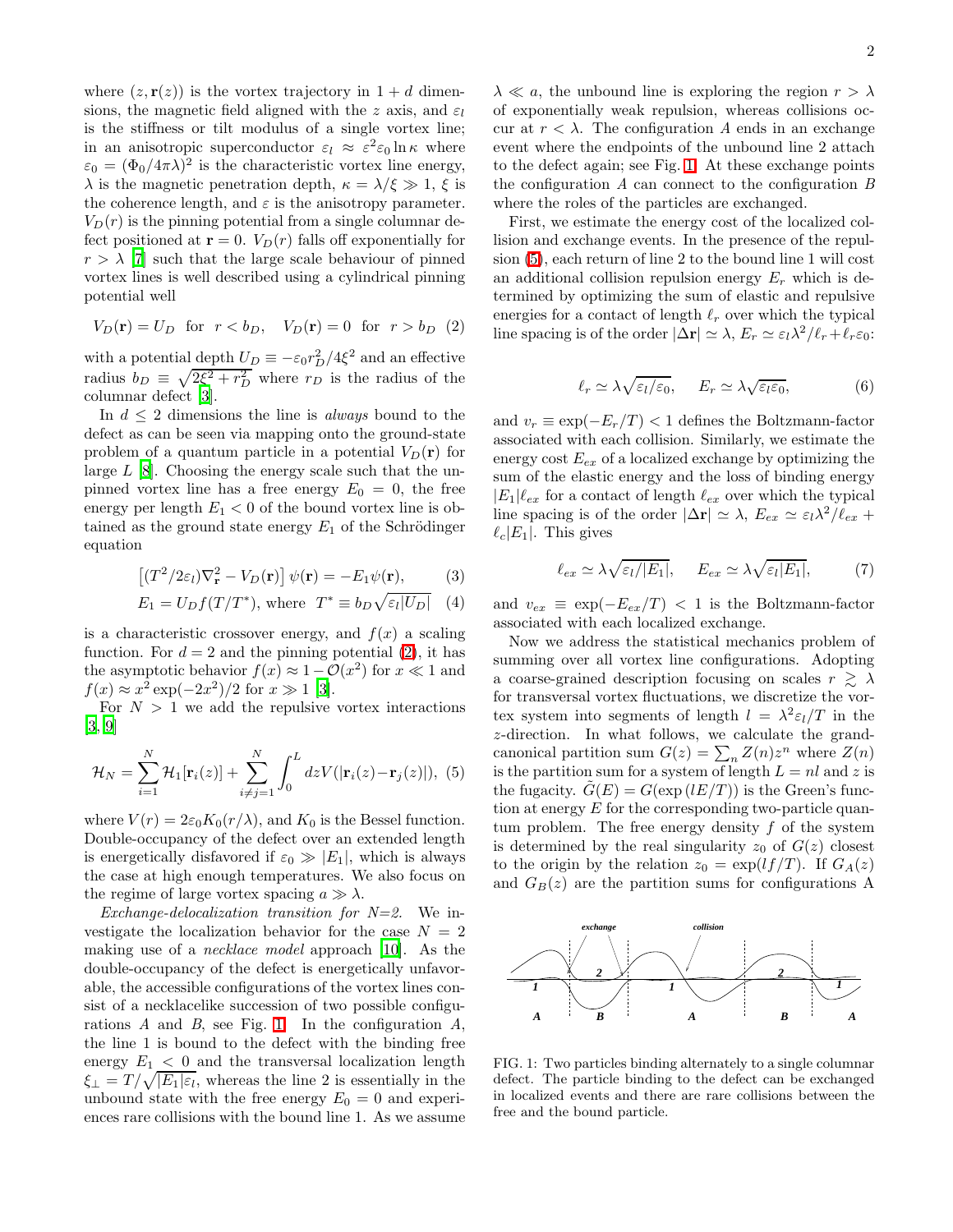<span id="page-2-1"></span>and B, respectively, the full partition sum is obtained by summing over all alternating configurations  $G_A, G_B$ ,  $G_Av_{ex}G_B$ ,  $G_Bv_{ex}G_A$ ,  $G_Av_{ex}G_Bv_{ex}G_A$ , ..., separated by particle exchanges with Boltzmann-factor  $v_{ex}$ . Summing up the resulting geometric series we obtain

$$
G(z) = \left. \frac{G_A + G_B + 2v_{ex}G_A G_B}{1 - v_{ex}^2 G_A G_B} \right|_z = \frac{2G_A(z)}{1 - v_{ex}G_A(z)},
$$
 (8)

where we used  $G_A = G_B$  because both configurations are related by a mere particle exchange. [Boundary effects are irrelevant; we allow either A or B at the ends of the defect in  $(8)$ . According to Eq.  $(8)$ , the singularity determining the free energy of the system is given either by the singularity of  $G_A(z)$  corresponding to the state where the same line is always bound or by the solution of  $1 = v_{ex}G_A(z)$  corresponding to alternating bound particles. The exchange-delocalization transition between these two states occurs if both singularities occur at the same value of z.

To move further, we calculate the grand-canonical partition sum  $G_A(z)$ . In the absence of the interline repulsion, the canonical partition sum in configuration A,  $Z_A(n) = Z_1(n)Z_2(n)$ , is a product of the partition sum of the bound line 1,  $Z_1(n) = \exp(-nlE_1/T)$  [see Eq. [\(4\)](#page-1-3)], and of the free line 2, which is attached with its end-points to the defect. This restriction leads to  $Z_2(n) = p_n \exp(-n l E_0/T)$  where  $p_n$  is the probability for the return of the unbound line to the defect and  $E_0 = 0$  is its free energy per unit length. In the absence of the repulsion this return probability is given by the return probability of a random walk,  $p_n \simeq n^{-d/2}$ , for large *n*. Then the partition function  $G_A(z)$  is related to the generating function  $P(z) = \sum_{n} p_n z^n$  for these return probabilities by  $G_A(z) = P(wz)$  where  $w \equiv \exp(-lE_1/T) = \exp(-\lambda \varepsilon_l E_1/T^2)$ . For  $1 - z \ll 1$ ,  $P(z) \sim (1-z)^{d/2-1}$  for  $d < 2$  and  $P(z) \sim -\ln(1-z)$ for  $d = 2$ . Including the Boltzmann-factor  $v_r$  in the random walk of the unbound line for each collision with the repulsive bound line localized at the defect [see Eq. [\(6\)](#page-1-4)] leads to a modified generating function  $P_r(z)$ :

$$
P_r(z) = P(z) + P(z)v_r P_r(z) - P(z)P_r(z). \tag{9}
$$

In this relation the contributions from the repulsion-free walks with Boltzmann-factor 1 are subtracted and the corresponding term with modified Boltzmann-factor  $v_r$  is added on the right hand side recursively for each collision. With this modification due to collisions, we finally obtain

<span id="page-2-2"></span>
$$
G_A(z) = P_r(wz) = \frac{P(wz)}{1 + (1 - v_r)P(wz)}, \ w \equiv e^{-lE_1/T} \tag{10}
$$

for the grand-canonical partition function.  $G_A(z)$  has a singularity at  $z = 1/w$  corresponding to a free energy per length  $f = E_1$  identical to that of a single bound particle because the second unbound particle has  $E_0 = 0$ .

The function  $P(wz)$  diverges upon approaching  $z = 1/w$ and, thus, we find  $G_A(1/w) = P_r(1) = (1 - v_r)^{-1}$  at the singularity.

Now we turn to the exchange-delocalization transition determined by the singularities of [\(8\)](#page-2-1). We have already found that the singularity of  $G_A(z)$  (at  $z = 1/w$  corresponding to the free energy  $f = E_1$ ) describes, indeed, a single bound particle, i.e., a state with always the same line bound. We have argued above that there can be a real singularity closer to the real axis which is given by the solution of the equation  $1 = v_{ex}G_A(z)$  and which corresponds to the phase with exchanging bound parti-cle. From the functional form [\(10\)](#page-2-2) of  $G_A(z)$ , one readily verifies that this singularity is indeed the one closer to the origin and therefore representing the thermodynamically stable phase provided

<span id="page-2-3"></span>
$$
v_{ex} \ge v_{ex,c} = G_A^{-1}(1/w) = 1 - v_r . \tag{11}
$$

According to [\(11\)](#page-2-3), the exchange-delocalization phase transition occurs at the critical temperature  $T_{de}$  that is obtained from  $\exp(-E_r/T_{de}) \approx E_{ex}/T_{de}$  where we assumed that  $E_{ex} \ll T_{de}$  because  $T_{de} > T^*$ . Using esti-mates [\(6\)](#page-1-4) and [\(7\)](#page-1-5), the asymptotics of the function  $f(x)$ for  $d = 2$ , and  $\lambda/b_D = \kappa/\sqrt{2}$ , we arrive at

<span id="page-2-4"></span>
$$
T_{de} \approx T^* \kappa^{1/3} \tag{12}
$$

for the delocalization transition temperature  $T_{de}$  in the vortex system. The transition takes place in the regime  $T > T^*$  where a single vortex is only weakly bound to the defect [\[3\]](#page-3-2); see Fig. [2.](#page-2-0) Note that both Eqs. [\(4\)](#page-1-3) and [\(12\)](#page-2-4) are self-consistent equations for  $T^*$  and  $T_{de}$ , respectively, due to the temperature dependence of  $\xi$  and  $\lambda$ . Furthermore, it can be shown by expanding the equation  $1 = v_{ex}G_A(z)$  about the transition point, that the exchange-delocalization transition is continuous for all  $d \leq 2$  and of infinite order for  $d = 2$ .



<span id="page-2-0"></span>FIG. 2: Schematic phase diagram in the  $B-T$  plane.  $B_m$  is the pristine melting line,  $B_{BG}$  the Bose glass melting line and  $B_{de}$ the exchange-delocalization crossover line which terminates at  $B = 0$  in a genuine phase transition at temperature  $T_{de}$ (circle).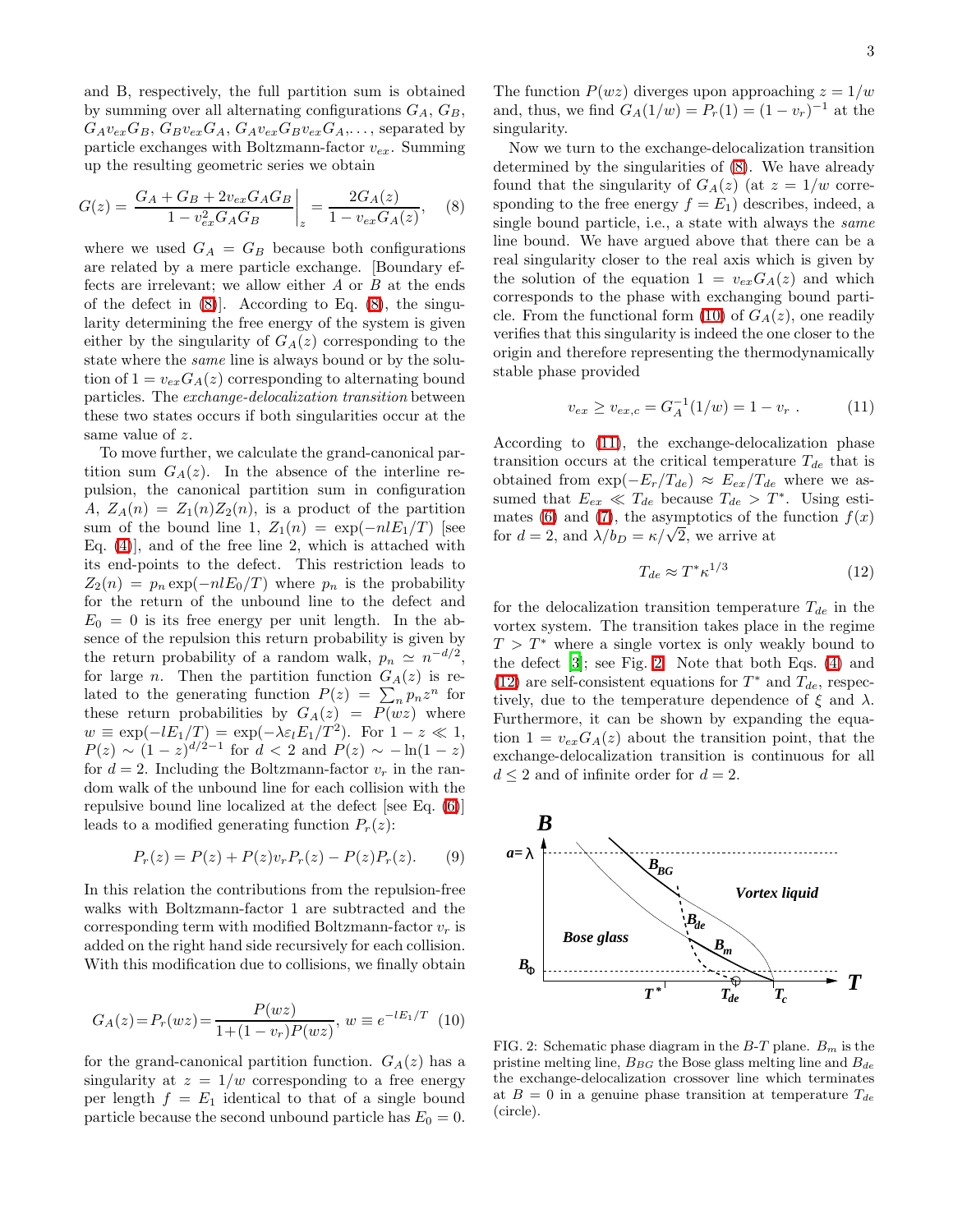We expect our results to apply to all short-ranged potential wells and particle interactions that decay faster than  $1/r^2$  for large separations r [\[11\]](#page-4-5). More realistic pinning potentials contain an intermediate  $1/r^2$ -behaviour on scales  $\xi \ll r \ll \lambda$  [\[5,](#page-3-4) [9\]](#page-4-3), which slightly changes the function  $f(x)$  and thus the exact value of  $T_{de}$  but not the universal properties of the delocalization transition.

General N. We start from the exchange-delocalized state where all N vortices share the defect and consider the instability with respect to the exclusion of one of the vortices from the exchange. To this end we introduce N states (analogously to the states A and B for  $N = 2$ ), where one vortex is unbound, i.e., excluded from the exchange, whereas the other  $N-1$  vortices share the defect. Then the necklace is a succession of possible states  $i = 1, ..., N$  each of which has a grand-canonical partition sum  $G_i(z) = P(w_N z)/(1 + [1 - v_r(N)]P(w_N z))$ where  $v_r(N) \equiv \exp(-\sqrt{N-1}E_r/T)$  is the Boltzmannfactor due to the enhanced repulsion from the  $N-1$ vortices sharing the columnar defect. Similarly,  $w_N \equiv$  $\exp(-lf_{N-1}/T)$  is the Boltzmann-factor for the binding free energy of the  $N-1$  vortices sharing the defect, which we approximate by  $f_{N-1} \approx E_1$  or  $w_N \approx w =$  $\exp(-lE_1/T)$ . Considering the generalized exchange between these N states and noting that exchange of the single bound particle is associated with the Boltzmannfactor  $v_{ex}$ , we arrive at the generalization of [\(8\)](#page-2-1):

$$
G(z) = \frac{NG_i(z)}{1 - (N-1)v_{ex}G_i(z)}
$$

.

The transition point for the exclusion of one particle from the exchange is given by the relation  $v_{ex,c}(N) =$  $[1 - v_r(N)]/(N - 1)$ . As  $v_{ex,c}(N)$  decreases for increasing  $N$ , also states with  $N-1$  or less exchanging particles become unstable for  $v_{ex} < v_{ex,c}(N)$ . This leads to the conclusion that particle exchange entirely stops at this point, and we thus identify  $v_{ex} = v_{ex,c}(N)$  as the exchange-delocalization transition point of the N-particle system. For  $N = 2$  our result reduces to Eqs. [\(11\)](#page-2-3) and [\(12\)](#page-2-4), whereas we find

<span id="page-3-5"></span>
$$
T_{de}(N) \approx \begin{cases} T^* \ln^{1/2} (\kappa/\ln N) & \text{for} \quad \ln N < \kappa \\ T^* \kappa/\ln N & \text{for} \quad \ln N > \kappa \end{cases} \tag{13}
$$

for large  $N = B/B_{\Phi}$ . Note that our approach is limited to the regime of large vortex spacing  $a \gg \lambda$  or  $N \ll$  $a_D^2/\lambda^2$ . The order of the transition is the same as for  $N = 2$ ; i.e., the transition is of infinite order for  $d = 2$ .

Phase diagram. In real vortex systems our results hold for the limit  $B_{\Phi} \approx 0$ . This implies also a vanishing vortex density  $B \approx 0$  if  $N = B/B_{\Phi}$  is fixed. A finite vortex density  $\rho > 0$  corresponds to a system of the finite size  $\propto 1/\rho^{1/2}$  which has no genuine phase transition. We thus conclude that the delocalization crossover line of Ref. [\[5\]](#page-3-4) terminates in the genuine exchange-delocalization transition point at  $B \approx 0$ , which is given by Eqs. [\(12\)](#page-2-4) or

 $(13)$ . For macroscopically large N the approximation of localized, well-separated exchange and repulsion events will break down and our low-density approach will become invalid whereas the description by a condensate of bosonic particles used in Ref. [\[5](#page-3-4)] works increasingly well in the high-density regime. The exact form of the crossover between both descriptions is an open question. In both descriptions the delocalization line  $B_{de}(T)$  drops exponentially with temperature [see [\(13\)](#page-3-5)] such that it intersects with both the pristine melting line  $B_m(T)$  and the Bose glass melting line  $B_{BG}(T)$ ; see Fig. [2.](#page-2-0) Beyond the delocalization line, vortex line exchange at the defects sets in, which leads to line wandering and a liquidlike behavior even in the presence of columnar defects, which become irrelevant. Therefore, the relevant melting line is the pristine melting line for  $T > T_{de}(B)$  in the delocalized phase, whereas it is the Bose glass melting line in the localized phase. Therefore, there exists a range of magnetic fields where the vortex lattice melts by undergoing the delocalization transition [\[5\]](#page-3-4) as shown in Fig. [2.](#page-2-0) The resulting phase diagram is in good agreement with the experimental results regarding the melting of "porous" vortex matter [\[1](#page-3-0)].

Conclusion. In conclusion, we have shown that the competitive localization of particles with mutual shortrange repulsion by a short-range attractive defect leads to the existence of a genuine phase transition, the exchangedelocalization transition, which marks the onset of particle exchange at the defect. We have investigated the exchange-delocalization transition in a system of vortices with columnar defects or interacting bosons with localizing defects at low density. We expect exchangelocalization transitions to play an important role in various other systems where competitive localization occurs. In the introduction, we have already mentioned the quantum mechanical system of two interacting electrons competing for an attractive potential [\[6\]](#page-4-0) that could be realized by a quantum dot. We also expect competitive localization to be relevant for biopolymers, for example it applies to the competitive binding of two identical single strands of DNA to a single complementary DNA strand as it is important for DNA microarray engineering.

Acknowledgments. This research is supported by the US DOE Office of Science under contract No. W-31-109- ENG-38.

- [1] S.S. Banerjee *et al.*, Phys. Rev. Lett. **90**, 087004 (2003).
- <span id="page-3-2"></span><span id="page-3-1"></span><span id="page-3-0"></span>[2] R. J. Olsson et al., Phys. Rev. B  $65$ , 104520 (2002).
- [3] D.R. Nelson and V.M. Vinokur, Phys. Rev. Lett. 68, 2398 (1992); Phys. Rev. B 48, 13060 (1993).
- <span id="page-3-3"></span>[4] L. Krusin-Elbaum et al., Phys. Rev. Lett. **72**, 1914 (1994); C. van der Beek et al., Phys. Rev. B 61, 4259  $(2000)$ .
- <span id="page-3-4"></span>[5] A.V. Lopatin and V.M. Vinokur, Phys. Rev. Lett. **92**,